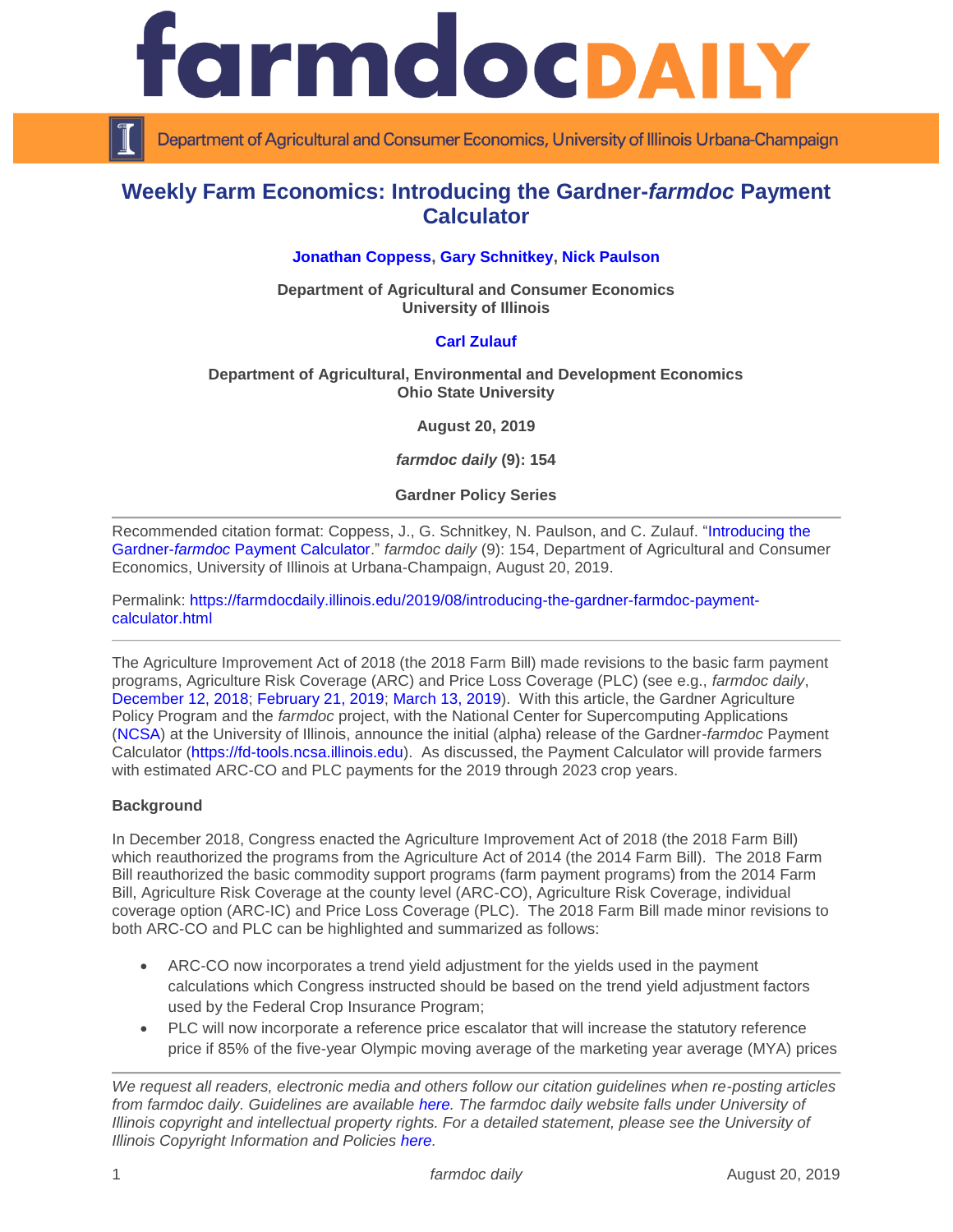(dropping the highest and lowest price years) is above the statutory reference price, but not to exceed 115% of the statutory reference price (note also that loan rates were increased, which impacts PLC (*farmdoc daily*, [December 12, 2018\)](https://farmdocdaily.illinois.edu/2018/12/the-agriculture-improvement-act-of-2018-initial-review.html));

- Landowners have an option to update the payment yields used in PLC based on a ratio of average yields and the yields from 2013 through 2017 (*farmdoc daily*, [March 22, 2019;](https://farmdocdaily.illinois.edu/2019/03/understanding-the-2018-farm-bill-plc-yield-update-corn-soybean-sorghum-and-upland-cotton-by-state.html) [February](https://farmdocdaily.illinois.edu/2019/02/understanding-the-2018-farm-bill-plc-yield-update.html)  [20, 2019;](https://farmdocdaily.illinois.edu/2019/02/understanding-the-2018-farm-bill-plc-yield-update.html) [January 17, 2019\)](https://farmdocdaily.illinois.edu/2019/01/plc-base-yield-updates-the-importance-of-crop-rotation.html); and
- Farmers will elect either ARC or PLC and the choice is locked for the 2019 and 2020 crop years, but beginning with the 2021 crop year farmers can elect between the programs each year.

USDA's Farm Service Agency (FSA) operates the farm payment programs and is expected to release the regulations and announce program sign-ups soon. This initial release of the Payment Calculator is based upon the provisions in the statute and will be updated with further information from the regulations, as well as with the latest data for the programs as provided by FSA. Farmers are advised to re-run payment estimates after the final release of the Payment Calculator.

# **Discussion**

Similar to the payment calculator created for the 2014 Farm Bill, the Gardner-*farmdoc* Payment Calculator offers farmers the ability to run payment estimate modeling for their farms and counties for ARC-CO and PLC on a web-based application that works for computers, tablets and smart phones. As discussed it will run different pricing forecast scenarios and requires minimal inputs by the farmer. Due to the nature of development, we are initially release an "alpha" version of the tool that will be updated for a final release. The alpha version allows farmers to run the Payment Calculator with a "try it out" button that does not require a login and account. This alpha release and "try it out" feature will be discontinued and replaced by a login and account registration tool with the final release. Figure 1 provides a screenshot of this alpha version currently available: [https://fd-tools.ncsa.illinois.edu.](https://fd-tools.ncsa.illinois.edu/)

| <b>Welcome to the Gardner Program Payment</b><br>Calculator                                                                                                                                                                                                                                                                                                                                                                                                                                                                                                                                                              |                                                                                                                                                                                                                                                                                                                                                                                                                                                                                                                                               |                               | How does the simulation work?                                                                             |                 |                  |  |
|--------------------------------------------------------------------------------------------------------------------------------------------------------------------------------------------------------------------------------------------------------------------------------------------------------------------------------------------------------------------------------------------------------------------------------------------------------------------------------------------------------------------------------------------------------------------------------------------------------------------------|-----------------------------------------------------------------------------------------------------------------------------------------------------------------------------------------------------------------------------------------------------------------------------------------------------------------------------------------------------------------------------------------------------------------------------------------------------------------------------------------------------------------------------------------------|-------------------------------|-----------------------------------------------------------------------------------------------------------|-----------------|------------------|--|
| The Gardner Program Payment Calculator provides farmers,<br>researchers and policymakers with a web-based analysis tool for<br>farm program payments. The Payment Calculator will help improve<br>the understanding of farm programs authorized by Congress in the<br>Agricultural Improvement Act of 2018 (the farm bill), as well assist<br>farmers with program decisions. The initial version of this tool will<br>generate estimated program payments for individual farms from<br>the Agriculture Risk Coverage, County (ARC-CO) and the Price Loss<br>Coverage (PLC) farm programs in a web-based dashboard using |                                                                                                                                                                                                                                                                                                                                                                                                                                                                                                                                               | State<br>Illinois             | $\bigcirc$<br>$\sim$                                                                                      | Username        | Login<br>farmdoc |  |
|                                                                                                                                                                                                                                                                                                                                                                                                                                                                                                                                                                                                                          |                                                                                                                                                                                                                                                                                                                                                                                                                                                                                                                                               | County<br>Champaign<br>$\sim$ |                                                                                                           | Password        |                  |  |
|                                                                                                                                                                                                                                                                                                                                                                                                                                                                                                                                                                                                                          |                                                                                                                                                                                                                                                                                                                                                                                                                                                                                                                                               | Crop<br>Corn                  | Reference Price<br>\$3.7<br>$\sim$                                                                        |                 |                  |  |
| county level historical data and modeled price and yield forecasts<br>Funding for this project has been provided by the Gardner.                                                                                                                                                                                                                                                                                                                                                                                                                                                                                         |                                                                                                                                                                                                                                                                                                                                                                                                                                                                                                                                               | Forecast Model<br>Forecast    | $\odot$<br>$\mathcal{S}^{\mathcal{S}}$                                                                    |                 | LOGIN            |  |
| Agriculture Policy Program and by<br>the Office of the Chief Economist a<br>Agriculture; it is operated in conjung<br>the Dept. of Agricultural & Consume<br>powered by the National Center for<br>(NCSA) at the University of Illinois                                                                                                                                                                                                                                                                                                                                                                                  | <b>Pre-Release Notification</b><br>By clicking 'Login' you are using an alpha release version of this tool which remains under development. The alpha<br>release operates as a demonstration of the tool using a temporary account and FSA data current as of the alpha<br>release. Additional developments and data will be incorporated into the final release version of the tool. The<br>temporary account will cease being active upon final release requiring everyone to establish an account to use the<br>full features of the tool. |                               | account allows<br>simulation data<br>about your farm<br>fields.<br>an account?<br>T OUT!<br>(Coming Soon) |                 |                  |  |
|                                                                                                                                                                                                                                                                                                                                                                                                                                                                                                                                                                                                                          |                                                                                                                                                                                                                                                                                                                                                                                                                                                                                                                                               | <b>Figure 1</b>               |                                                                                                           | <b>CONTINUE</b> |                  |  |

The farmer will enter their state, county and crop into the tool. The alpha release version currently includes only corn, soybeans and wheat but will be updated for the other commodities covered by the programs. The farmer will also enter the PLC program yield for the farm (reminder that this yield can be updated, as indicated above and in previous articles), but the tool incorporates the crop insurance trend yield adjustment factor. Finally, the farmer will select a price forecast scenario discussed further below. Once this information has been selected, the farmer is able to run the model to get estimates for of ARC-CO and PLC payments for the 2019 to 2023 crop years. Figure 2 provides a screenshot of a model run and farmers are reminded that the payment estimates are for the crop year, but program operation and statutory provisions dictate that payments will not be made until after October 1 of the following year; 2019 crop year payments made after October 1, 2020 (*farmdoc daily*, [November 22, 2016\)](https://farmdocdaily.illinois.edu/2016/11/arc-co-payment-timing-and-cash-rent-bidding.html).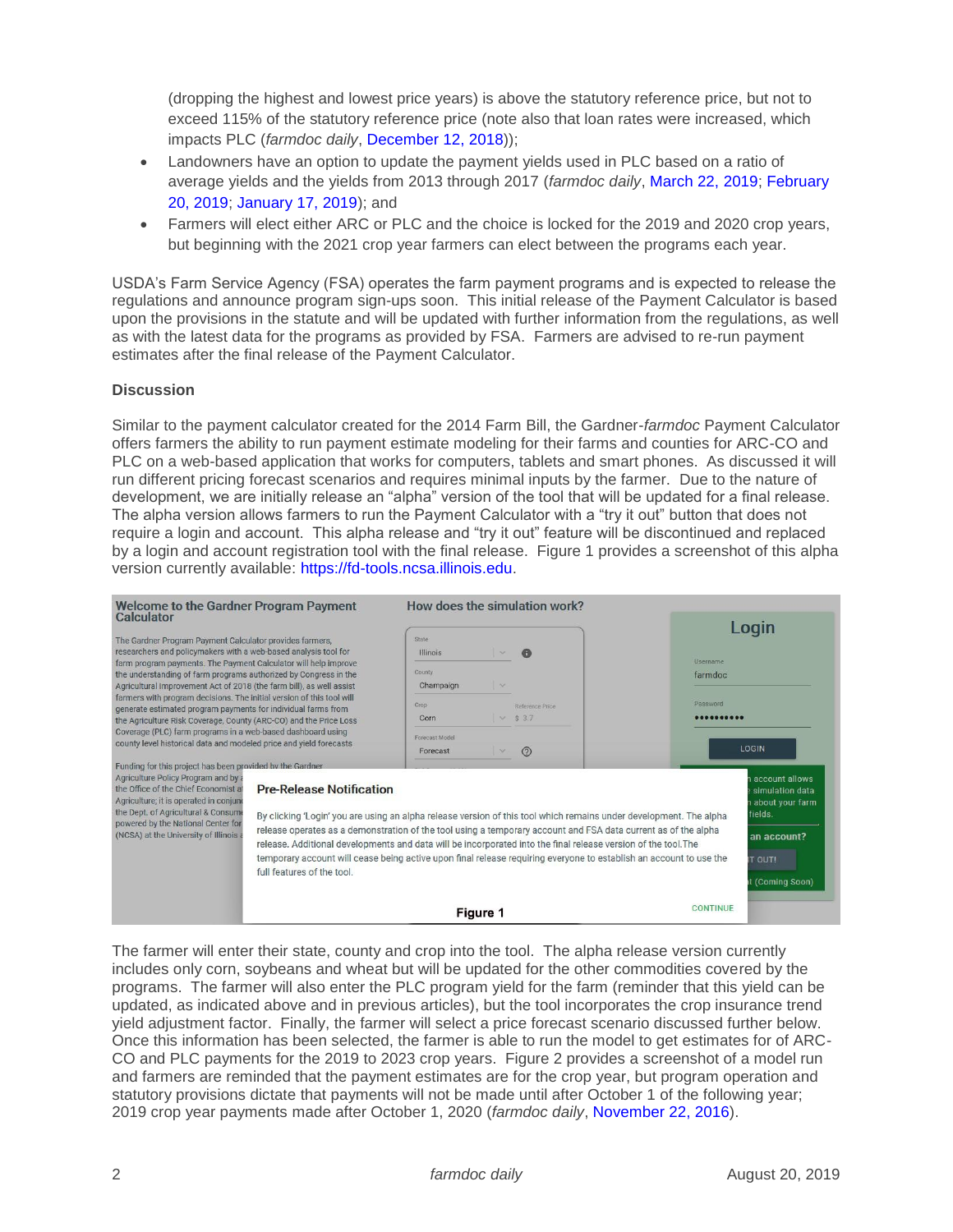

Currently, a farmer can choose form one of four price scenarios: 1) forecast, 2) High, 3) Low, and 4) CBO (see figure 3). The price scenario choice will vary expected prices from 2019 to 2023. In the forecast scenario, the expected price for the 2019 crop year is \$3.64 per bushel and the expected yield is 173 bushels per acre. The model simulates 1,000 possible 2019 price and yield combinations for 2019, with the average MYA price being \$3.64 per bushel and average yield of 173 bushels; correlations are built in for prices and yields based on historical data. Based on those 1,000 price-yield scenarios, ARC-CO is expected to pay in 31% of the cases (see likelihood of payment) and has an average, or expected payment of \$11.33 per acre. By comparison, PLC is expected to pay in 56% of the cases, because the MYA price is below the \$3.70 effective reference price. Expected payments for PC are \$36.70. If maximizing expected payments is the goal, the model using forecast prices suggests choosing PLC.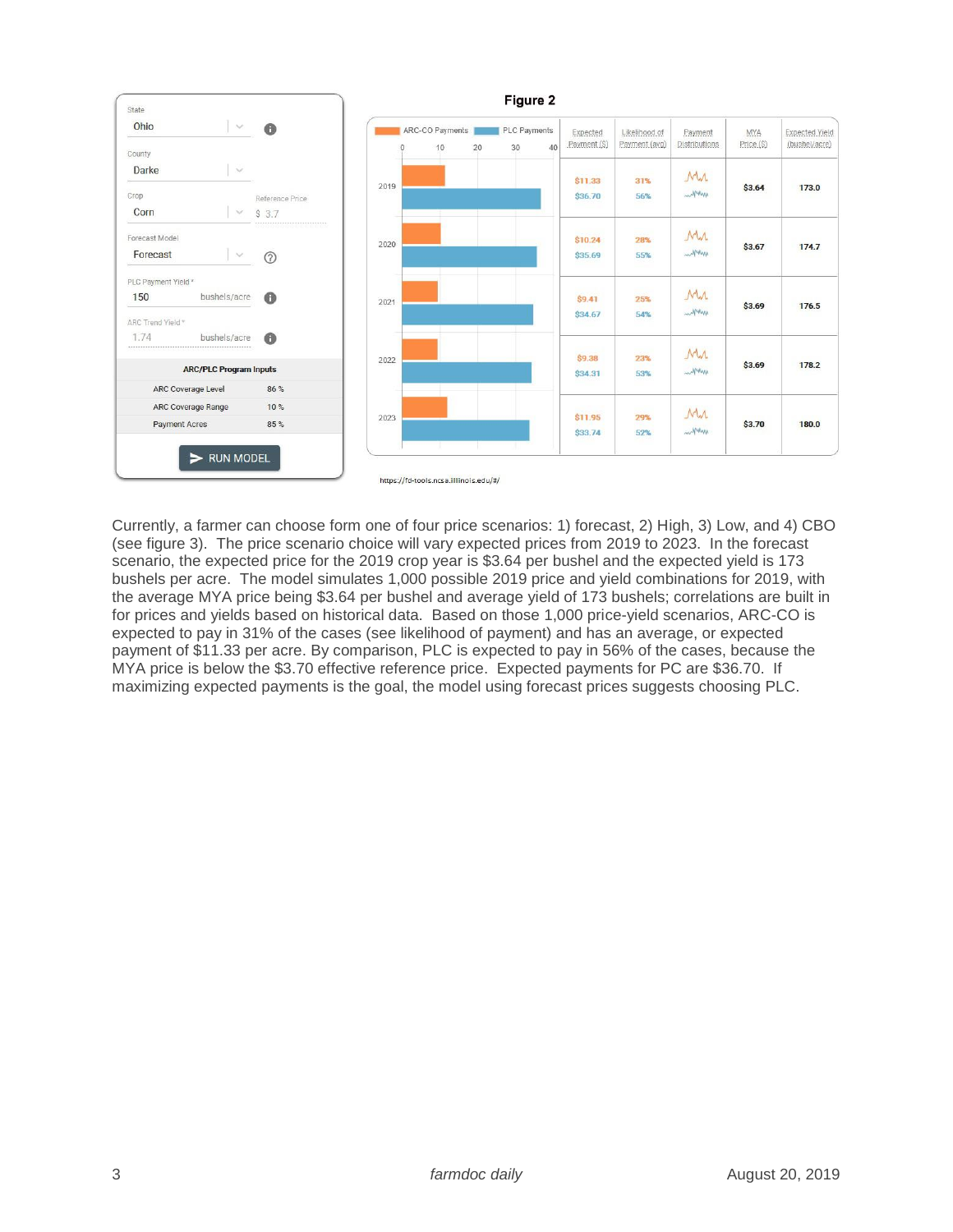| Figure 3<br>State             |                 |
|-------------------------------|-----------------|
| <b>Illinois</b>               | ß               |
| County                        |                 |
| McLean                        |                 |
| Crop                          | Reference Price |
| Corn                          | $\vee$ \$ 3.7   |
| <b>Forecast Model</b>         |                 |
| CBO                           | 3               |
| Forecast<br>High              | Ò               |
| Low                           | П               |
| <b>CBO</b>                    |                 |
| <b>ARC/PLC Program Inputs</b> |                 |
| <b>ARC Coverage Level</b>     | 86%             |
| ARC Coverage Range            | 10%             |
| <b>Payment Acres</b>          | 85%             |

Figure 4 shows the four sets of price scenarios that are built into the tool. In addition to the forecast scenario, the tool offers the option for both high and low price scenarios. The farmer can also select a price forecast by the Congressional Budget Office (CBO [January 2019\)](https://www.cbo.gov/system/files?file=2019-01/51317-2019-01-usda.pdf). Importantly, each year of the price scenario will be used in the program payment estimate model to run 1,000 estimates and average them to estimate the ARC-CO and PLC payments and likelihood of payments under the MYA price forecast for each crop year. It provides an estimate of the potential payment if MYA prices were at the price forecast level for that crop year.

|               |                                                              | Figure 4                              |        |        |        |
|---------------|--------------------------------------------------------------|---------------------------------------|--------|--------|--------|
|               | Price Scenarios Used in Model for Payment Estimates for Corn |                                       |        |        |        |
| Model         | 2019                                                         | 2020                                  | 2021   | 2022   | 2023   |
| Forecast<br>Œ | \$3.64                                                       | \$3.67                                | \$3.69 | \$3.69 | \$3.7  |
| High<br>Œ     | \$4                                                          | \$4                                   | \$4    | \$4    | \$4    |
| Low<br>Œ      | \$3.4                                                        | \$3.4                                 | \$3.4  | \$3.4  | \$3.4  |
| CBO<br>O      | \$3.53                                                       | \$3.66                                | \$3.76 | \$3.72 | \$3.72 |
|               |                                                              | https://fd-tools.ncsa.illinois.edu/#/ |        |        |        |

In addition to yearly payment estimates, the Payment Calculator also provides the farmer with estimates for the potential of receiving a payment in the crop year based on the price forecast. The Payment Calculator includes a feature that breaks down the 1,000 model runs into different payment levels, showing the number of times a payment was estimated by the model. Figure 5 provides the distribution for soybeans under the base forecast.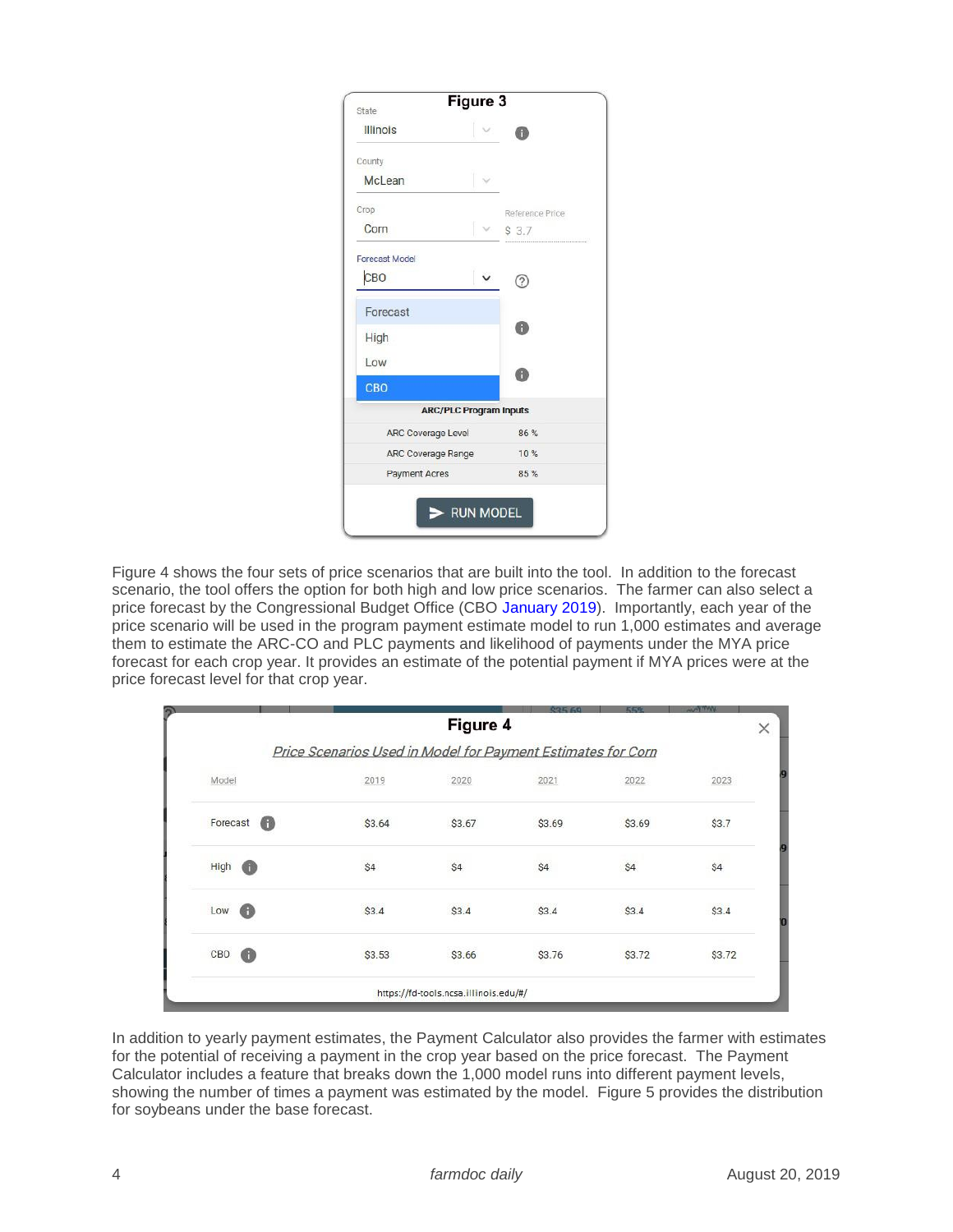

Figure 6 is the distribution of the 1,000 model runs with the zero payments removed. This indicates better the distribution of payments if payments occur; the likelihood they fall into any of the non-zero payment levels.